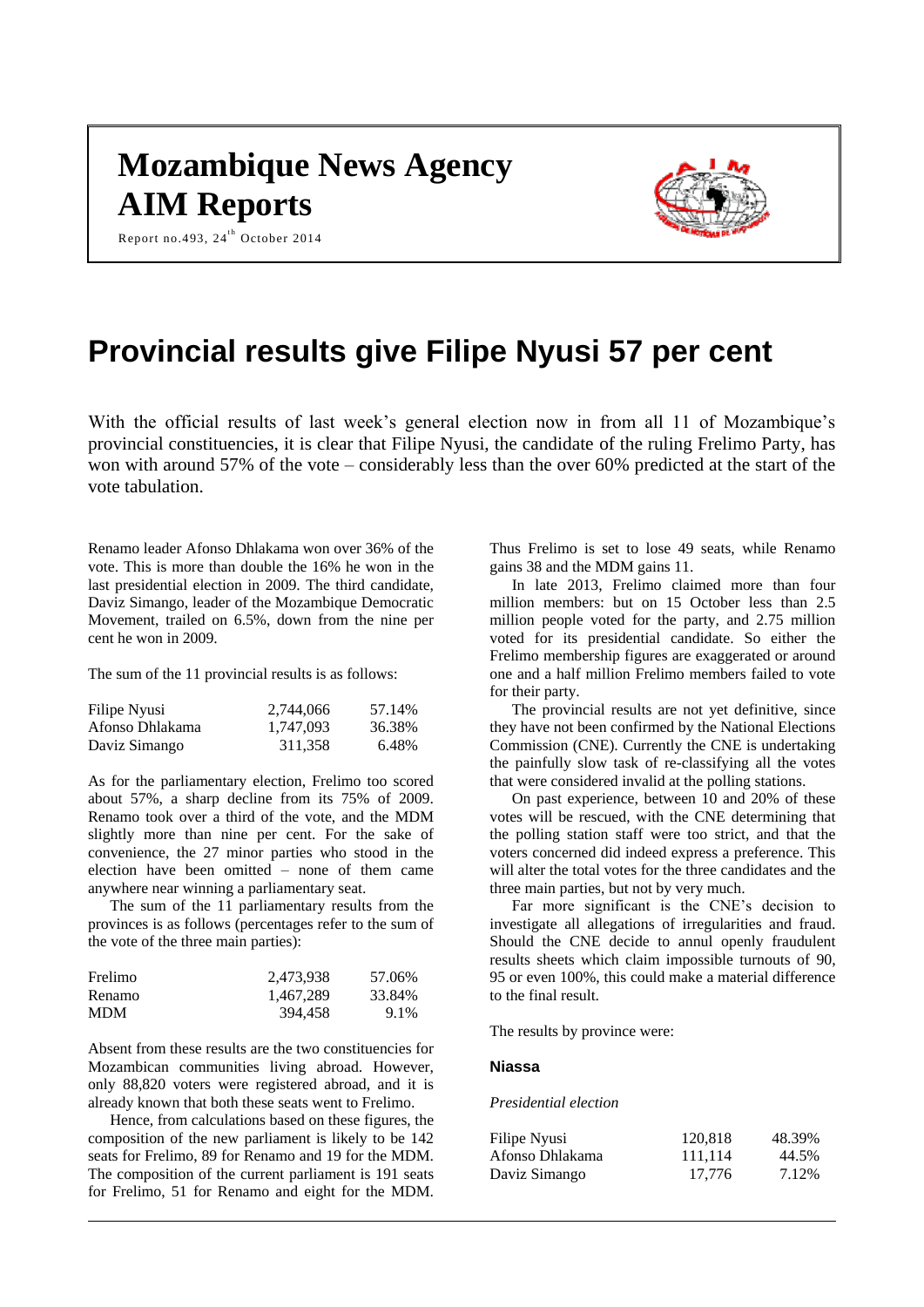### *Parliamentary election*

|                        |         |        | <b>Sofala</b>          |                 |                |
|------------------------|---------|--------|------------------------|-----------------|----------------|
| Frelimo                | 113,496 | 50.51% |                        |                 |                |
| Renamo                 | 91,743  | 40.81% | Presidential election  |                 |                |
| <b>MDM</b>             | 18,105  | 8.06%  |                        |                 |                |
|                        |         |        | Afonso Dhlakama        | 229,341         | 55.72%         |
| <b>Cabo Delgado</b>    |         |        | Filipe Nyusi           | 146,043         | 35.48%         |
| Presidential election  |         |        | Daviz Simango          | 36,189          | 8.79%          |
|                        |         |        | Parliamentary election |                 |                |
| Filipe Nyusi           | 324,857 | 78.06% |                        |                 |                |
| Afonso Dhlakama        | 75,568  | 18.16% | Frelimo                | 138,493         | 37.07%         |
| Daviz Simango          | 15,729  | 3.78%  | Renamo                 | 182,049         | 48.73%         |
|                        |         |        | <b>MDM</b>             | 53,040          | 14.20%         |
| Parliamentary election |         |        |                        |                 |                |
|                        |         |        | <b>Manica</b>          |                 |                |
| Frelimo                | 310,608 | 77.54% |                        |                 |                |
| Renamo                 | 69,167  | 17.27% | Presidential election  |                 |                |
| <b>MDM</b>             | 19,175  | 5%     |                        |                 |                |
|                        |         |        | Afonso Dhlakama        | 169,359         | 48.45%         |
| Nampula                |         |        | Filipe Nyusi           | 167,018         | 47.77%         |
|                        |         |        | Daviz Simango          | 13,182          | 3.77%          |
| Presidential election  |         |        |                        |                 |                |
|                        |         |        | Parliamentary election |                 |                |
| Afonso Dhlakama        | 375,592 | 49.46% |                        |                 |                |
| Filipe Nyusi           | 339,143 | 44.66% | Frelimo                | 156,835         | 49.02%         |
| Daviz Simango          | 44,587  | 5.87%  | Renamo                 | 147,087         | 45.93%         |
|                        |         |        | <b>MDM</b>             | 16,276          | 5.05%          |
| Parliamentary election |         |        |                        |                 |                |
| Frelimo                | 306,676 | 45%    | Inhambane              |                 |                |
| Renamo                 | 299,311 | 43.73% | Presidential election  |                 |                |
| <b>MDM</b>             | 57,416  | 8.39%  |                        |                 |                |
|                        |         |        | Filipe Nyusi           | 228,819         | 75.7%          |
| <b>Tete</b>            |         |        | Afonso Dhlakama        | 57,523          | 19.03%         |
|                        |         |        | Daviz Simango          | 15,920          | 5.27%          |
| Presidential election  |         |        |                        |                 |                |
|                        |         |        | Parliamentary election |                 |                |
| Afonso Dhlakama        | 231,972 | 49.22% |                        |                 |                |
| Filipe Nyusi           | 218,850 | 46.43% | Frelimo                | 207,642         | 72.05%         |
| Daviz Simango          | 20,493  | 4.35%  | Renamo                 | 44.055          | 15.29%         |
|                        |         |        | <b>MDM</b>             | 15,941          | 5.18%          |
| Parliamentary election |         |        |                        |                 |                |
|                        |         |        | Gaza                   |                 |                |
| Frelimo                | 208,933 | 48.23% |                        |                 |                |
| Renamo                 | 197,922 | 45.69% | Presidential election  |                 |                |
| <b>MDM</b>             | 26.343  | 6.08%  |                        |                 |                |
|                        |         |        | Filipe Nyusi           | 342,470         | 93.79%         |
| Zambezia               |         |        | Afonso Dhlakama        | 11,591          | 3.17%          |
|                        |         |        | Daviz Simango          | 11,098          | 3.04%          |
| Presidential election  |         |        |                        |                 |                |
|                        |         |        | Parliamentary election |                 |                |
| Afonso Dhlakama        | 327,300 | 50.11% |                        |                 |                |
| Filipe Nyusi           | 268,856 | 41.16% | Frelimo                | 269,914         | 93.84%         |
| Daviz Simango          | 56,983  | 8.72%  | Renamo<br><b>MDM</b>   | 7,249<br>10,454 | 2.52%<br>3.63% |
| Parliamentary election |         |        |                        |                 |                |
|                        |         |        |                        |                 |                |
| Frelimo                | 243,036 | 41.12% |                        |                 |                |
| Renamo                 | 283,036 | 47.88% |                        |                 |                |
| <b>MDM</b>             | 65,033  | 11.00% |                        |                 |                |
|                        |         |        |                        |                 |                |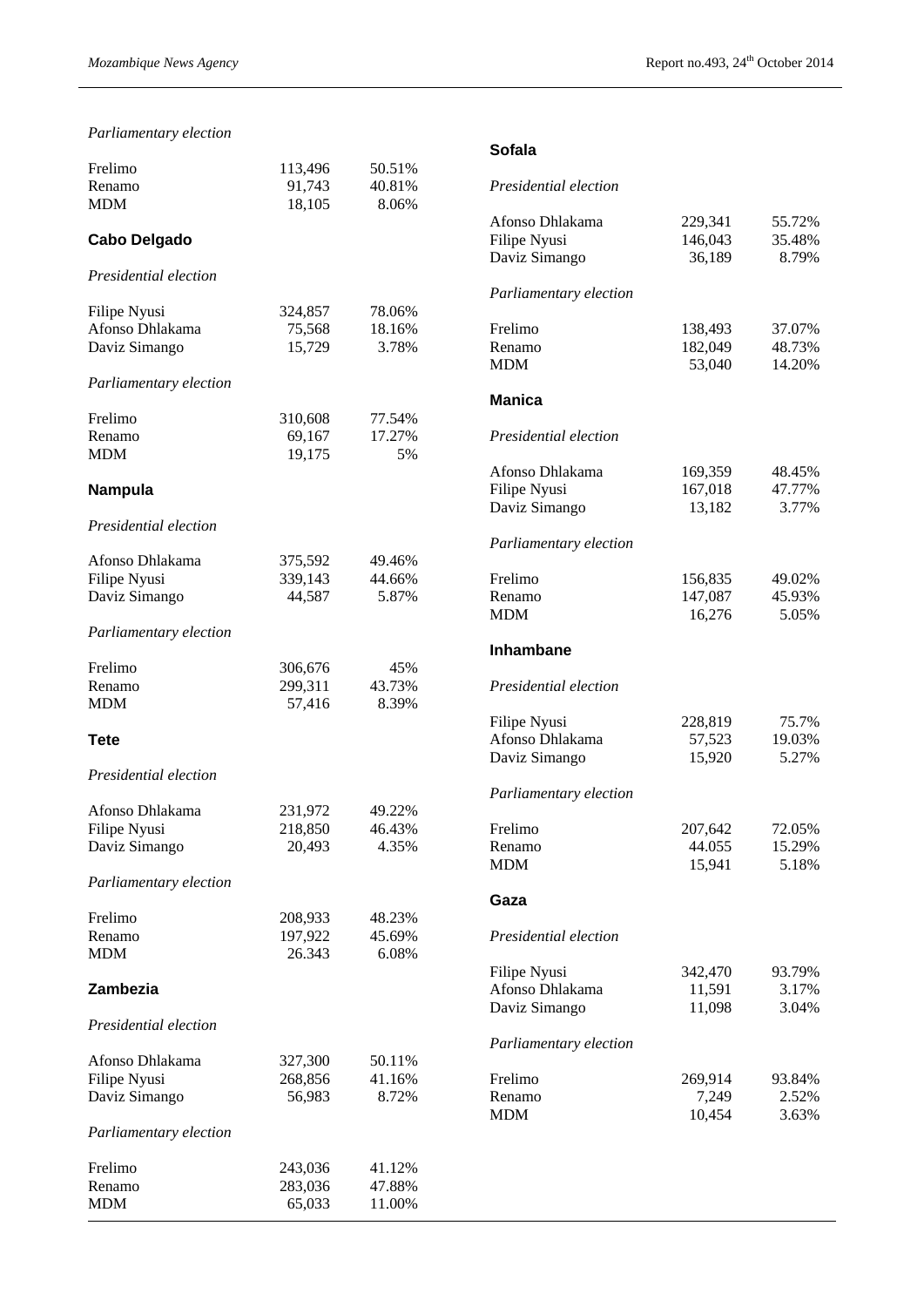#### **Maputo**

#### *Presidential election*

| Filipe Nyusi    | 298.624 | 73.63% |
|-----------------|---------|--------|
| Afonso Dhlakama | 71.407  | 17.61% |
| Daviz Simango   | 35.543  | 8.76%  |

#### *Parliamentary election*

| Frelimo    | 265,508 | 68.27% |
|------------|---------|--------|
| Renamo     | 66.684  | 17.15% |
| <b>MDM</b> | 47.998  | 12.34% |

#### **Maputo city**

#### *Presidential election*

| Filipe Nyusi    | 287,674 | 68.84% |
|-----------------|---------|--------|
| Afonso Dhlakama | 86.326  | 20.66% |
| Daviz Simango   | 43.868  | 10.50% |

#### *Parliamentary election*

| Frelimo    | 257,829 | 62.69% |
|------------|---------|--------|
| Renamo     | 82.447  | 20.05% |
| <b>MDM</b> | 64.490  | 15.68% |

These figures do not add up to 100%, because the many minor parties on the ballot paper, who took a handful of votes between them, have been disregarded.

#### **CNE begins requalifying invalid votes**

The National Elections Commission (CNE) on 23 October began "requalifying" all the votes regarded as invalid at the polling stations.

Since there were 17,010 polling stations, dealing with three elections (presidential, parliamentary and for the ten provincial assemblies) sorting the invalid votes is a gigantic task. One CNE member told AIM that the CNE must look at about 700,000 ballots and see if it agrees with decisions taken at polling stations.

In general, polling station staff tend to be strict in their interpretation of the rules, throwing out ballots where the voters have made slight mistakes in placing their "x" or, in the case of illiterate voters, their fingerprint. Under CNE supervision, staff from the Electoral Administration Technical Secretariat (STAE) are looking at each and every one of these votes to see whether the voters did indeed express a preference.

The procedure is transparent, with political party monitors, national and foreign observers, and journalists all able to watch as the STAE/CNE teams sort their way through mountains of votes.

When AIM watched the teams at work, most of the votes really were invalid – voters had put crosses beside two or more candidates, or their inky finger had smudged the ballot paper so it was impossible to tell which candidate, if any, they had preferred.

In cases where part of the cross or fingerprint was in one candidate's box, and part was in another, the teams had a difficult decision to make. They tended to conclude that, if most of the cross or print was in one box, then that was the candidate the voter had chosen. But if the cross or print straddled the boxes more or less equally, that vote was invalid.

A sizeable number of voters had made the mistake of signing their ballot papers. Since any word written on a ballot paper renders the vote invalid, these ballots were all tossed out. But what is a word  $-$  is a squiggle drawn on the ballot paper a word? In such cases, the teams tend to give the voter the benefit of the doubt, and requalify the ballot as a valid vote.

Some ballots appeared to bear no mark at all (and should thus have been classified as blank ballots and not invalid votes) – but close inspection showed that the voters had placed small marks on a candidate's photo or emblem. This was then counted as a valid vote.

Small marks could easily go unnoticed by tired staff in poorly lit polling stations, but show up under the bright lights of the CNE/STAE offices.

This raises a question about the vast number of votes classified as blank ballots (over 11 per cent of the parliamentary vote in Zambezia province, for example). Did some of these votes carry small marks made by voters, which the polling station staff did not notice?

The blank ballots are discarded, and are not checked by the CNE. Perhaps in future elections they should be.

AIM was watching the "requalification" of invalid votes from Inhambane province, and during the time the AIM journalist spent in the room there was no sign of any deliberate invalidation of votes – though from the suspiciously large number of invalid votes in some districts in other provinces, it is clear that such fraud did happen in some polling stations.

Typically this occurs when a corrupt member of the polling station staff surreptitiously adds an extra ink mark to a ballot to make it look as if the voter has tried to vote for two candidates. This has been easily detected in the past, when a string of votes shows up, all marked with a cross for an opposition candidate, but with a fingerprint added. Such fraud was denounced by the CNE after the 2009 election, but nobody was arrested.

#### **ENI signs natural gas deal with Kogas**

The Italian energy company ENI has announced that it has signed a cooperation agreement with the Korean company Kogas to facilitate the development of Area Four of the Rovuma Basin, off the coast of the northern Mozambican province of Cabo Delgado.

ENI estimates that Area Four holds 85 trillion cubic feet of natural gas, and the company is working on plans to develop the resource.